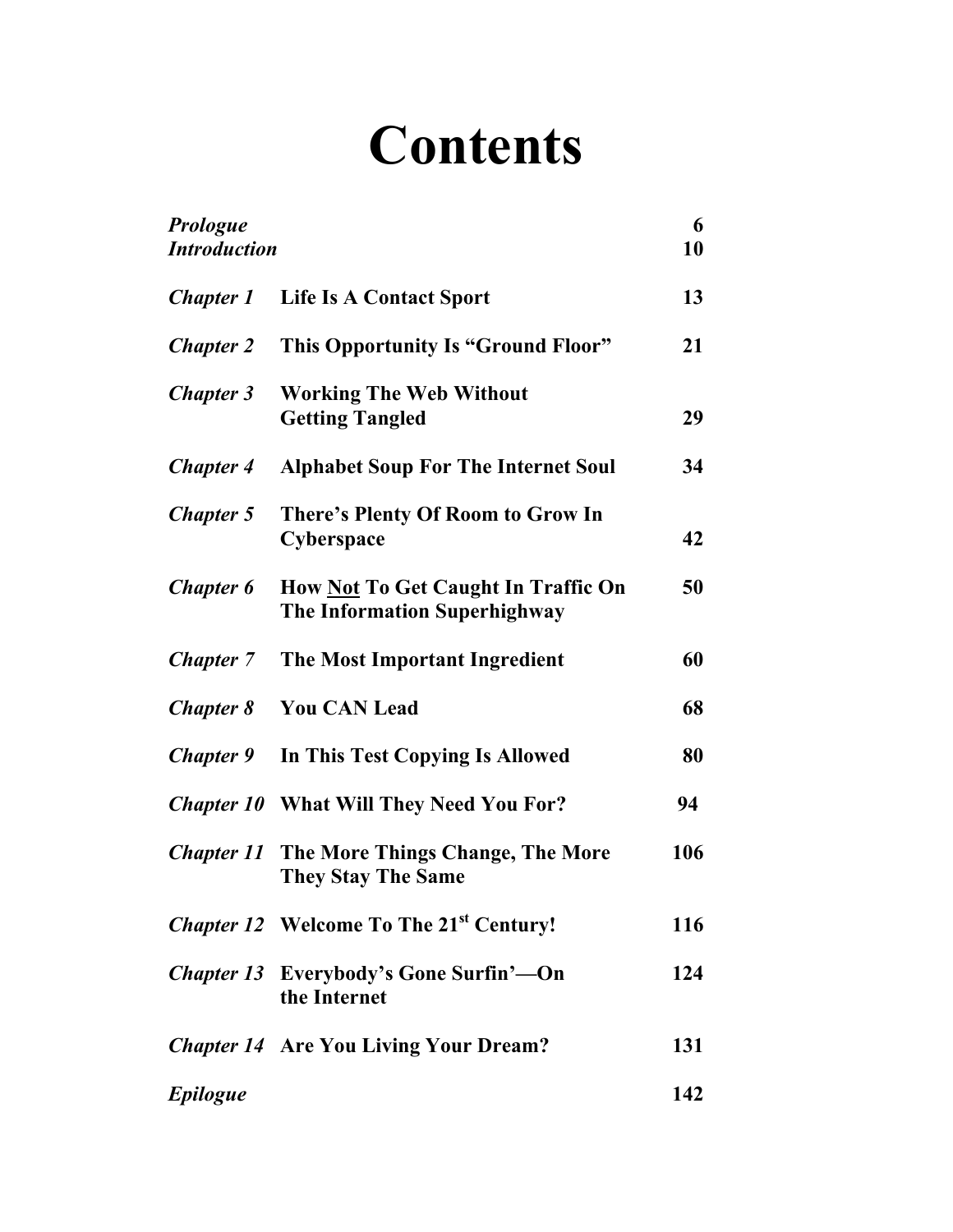# **Introduction**

*"The power of the Internet offers a golden opportunity to attract millions of people who weren't previously interested, or perhaps were never exposed to the business in the first place."* 

 I remember the spring of 1973. After being accepted to engineering school, my father bought me my first calculator. You should have seen the buttons  $\frac{m}{n}$  sine, co-sine, tangent, square roots, and reciprocals. Oh yes, it even did multiplication, division and other simple math.

 Now some of you may not understand the above geometric, algebraic, or trigonometric terms, but the calculator can be used to solve problems of that nature. However, if *you* didn't already understand the fundamentals of working with these types of problems, it wouldn't do you much good to have the calculator.

 Just having buttons to push won't do you much good. It will never enable you to accomplish what someone can achieve who understands *why* certain buttons need to be pushed to do what they do. But once you gain that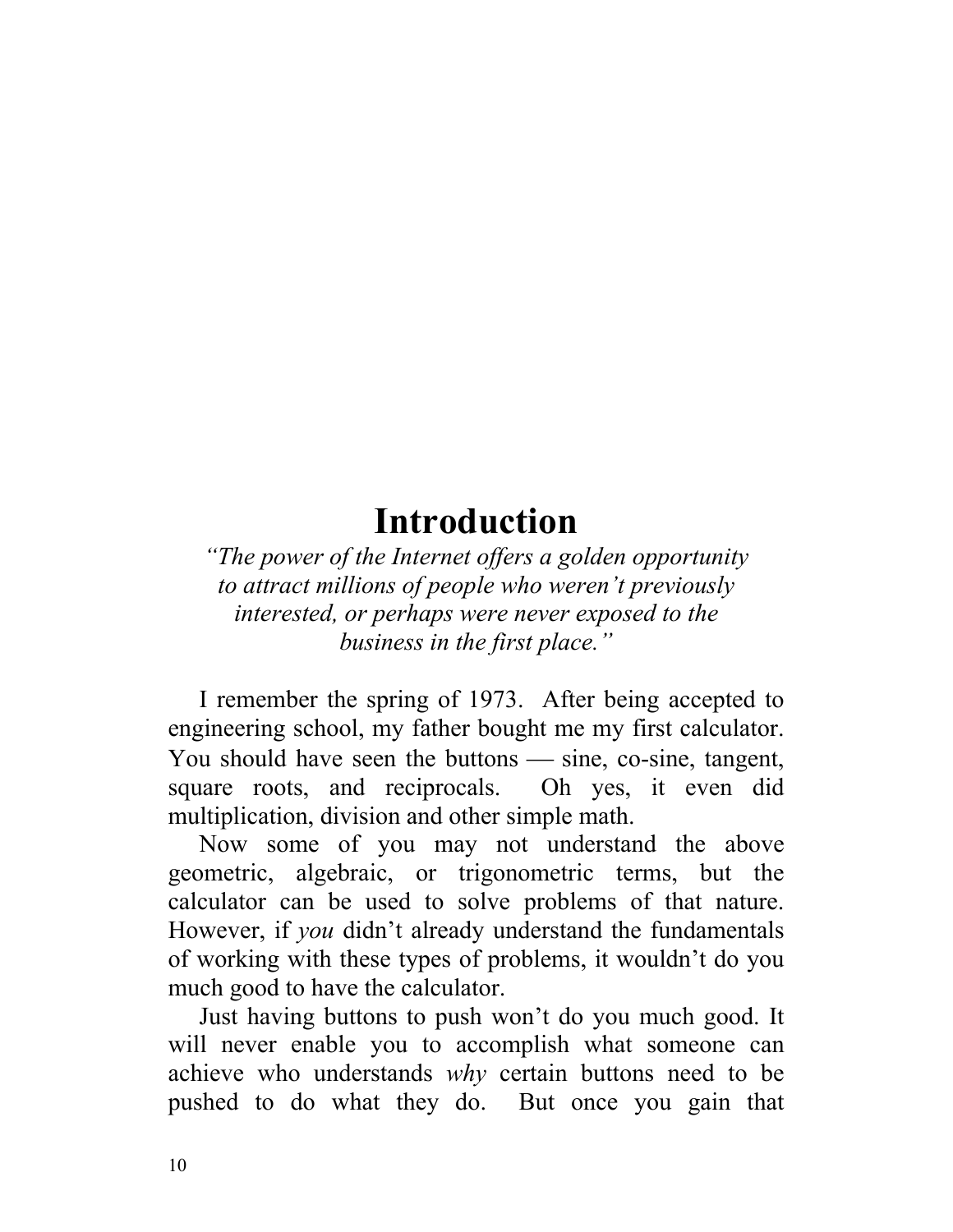understanding, using such an electronic tool can put you considerably ahead of the game. You would then be using it to accelerate your progress, while not expecting it to be a replacement for knowledge and understanding. The calculator is valuable because it's convenient and saves you time and energy.

This book is designed to give you a clear understanding of some business basics so that you can most effectively use ecommerce to accelerate yourself toward your dreams and goals. Mastering the fundamentals will enable you to use the new technology with a clear understanding of how it can enhance an already proven process.

 You need to understand that technology is a powerful tool. But it will *never* replace the key elements of success in this business, or any business, for that matter. It will *never* do the work you need to do to achieve your goals and dreams. It is not just the push of a button and out comes instant success.

 The Internet offers a golden opportunity to *attract* millions of people who weren't previously interested or perhaps were never exposed to the business in the first place. It can enable you to convey your message of "dream reaching" with the click of a button. But the key element always remains — *you*.

 You need to be accessible. You need to be available, sincerely interested in the success of others, and willing to do what it takes to help them succeed. This new technology can help you take your dreams from possibility to reality. But, without you and a committed effort on your part, it could become little more than a business video game.

 Have you ever noticed that the greatest pieces of advice or solutions to challenges are often the simplest? This book is to provide you with simple solutions, sound advice, and the information you need to motivate yourself to put into action what you're about to read.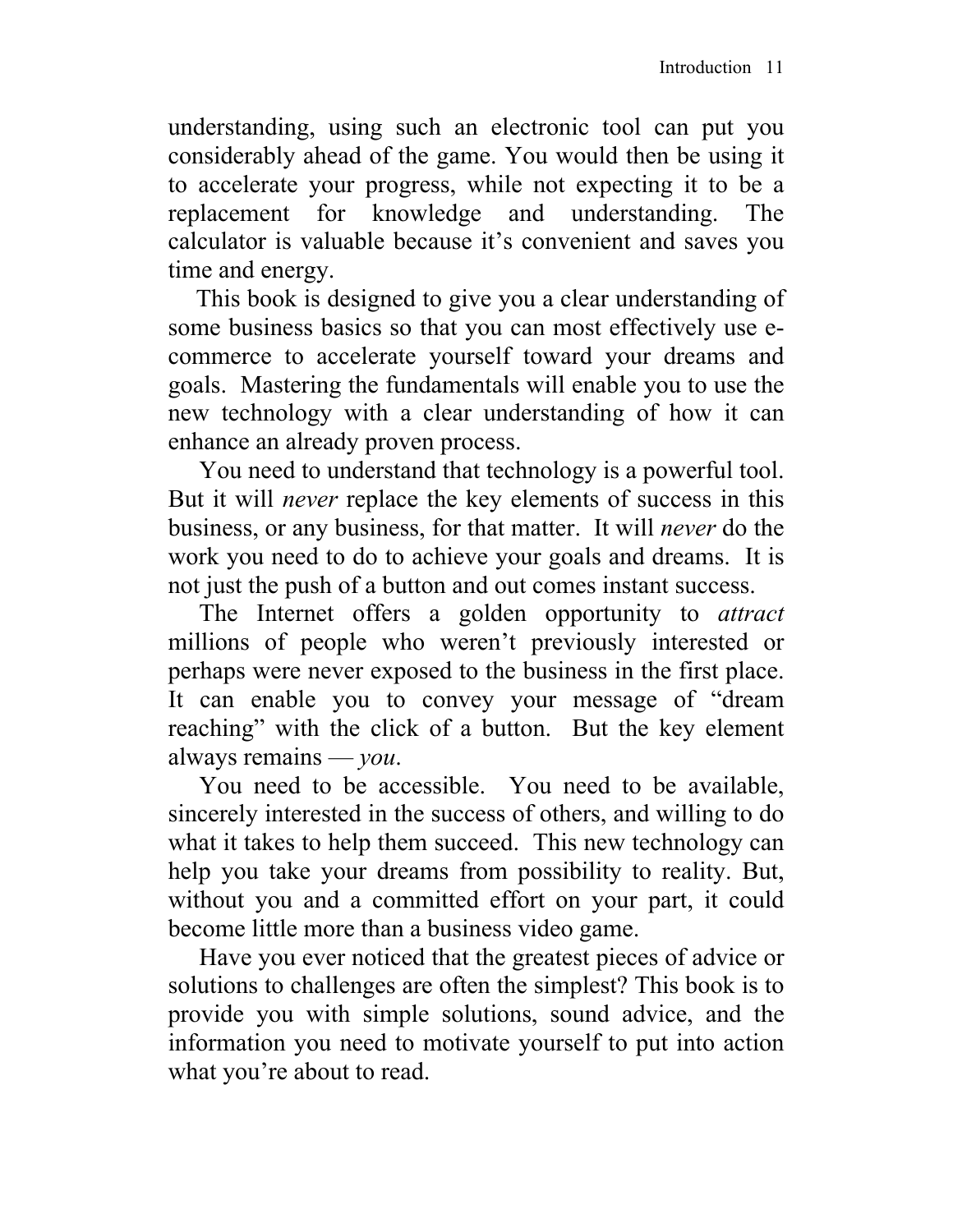Regardless of the technology available or the knowledge you've obtained, you still need to take the necessary actions to achieve your goals and dreams. Otherwise, you'll just be left with wishful thinking — wondering what it would have been like if you had done what you could have to make it happen for yourself.

 If you are just looking at this business and start getting excited by the possibilities, here's what you may want to do: First, get back with the person who shared this book with you and thank them for doing so. They apparently saw something in you that you may not even have noticed yourself. It seems they had confidence in your abilities. It's likely they wanted to share this book so you could have a real opportunity to reach your full potential, using both the power of the Internet and working with other people.

 Next, repeat the process. Show the person who shared this with you that *you* now understand one of the key secrets to success — *sharing* your newfound knowledge with others. Share your excitement with someone who may be looking to better themselves — someone who has a dream for a better life. Perhaps they have talents they haven't discovered and need someone like you to help them find and develop them. Perhaps they have dreams too, but no way to make them come true. You can give them the good news  $-$  you've found a way. Your real growth, both personally and professionally, will come from sharing with others as much as you possibly can.

> *"When you open your hand for giving, you also open it to receive more."*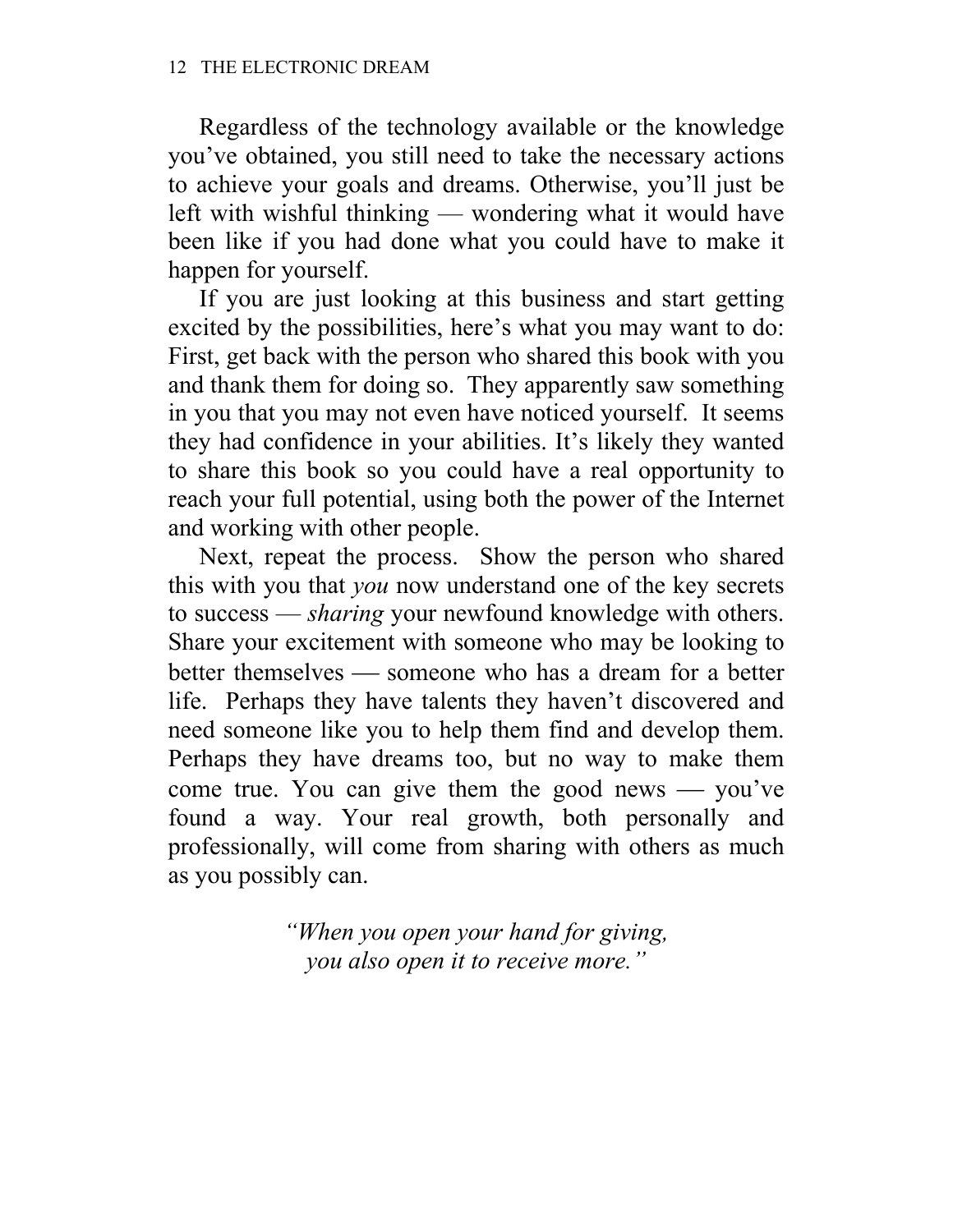# *Chapter One*

# **Life Is A Contact Sport**

*"Meeting new people and building relationships is the key to growing your business. Once that is done, the power of using the Internet can be shared and multiplied."* 

#### **Safe Or Successful?**

 Technology is changing — faster and faster every day. By the time I installed my most recent computer, much of its technology was already becoming obsolete! Keeping up with these changes is like pushing water up a hill. Some of it gets there but most of it goes right through our fingers.

 When things seem to be going right past us at a rapid rate, some people may feel *safe* by focusing only on what they know. They may hold on tightly to what they already have. They could even begin to feel "comfortable." They might not realize they're stuck in a rut. Perhaps they're even ignoring what is now happening with the Internet and calling it a "passing fancy"  $\frac{1}{2}$  just a fad—something that won't last.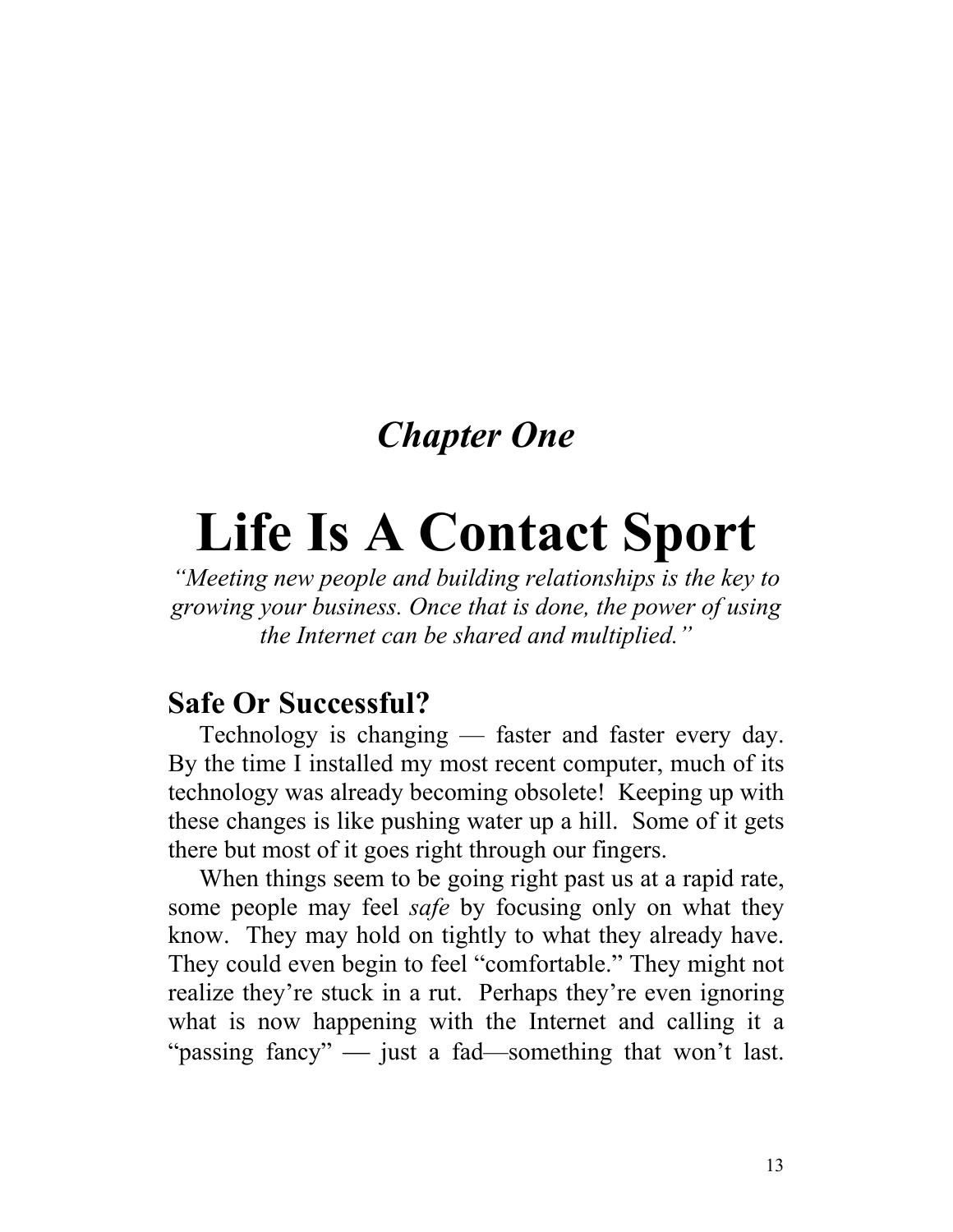Opportunities just seem to pass them by as they withdraw into their familiar zone, like a turtle into his shell.

 They begin creating a sense of security when, in reality, there may not be any  $\sim$  especially if they work for somebody else. They look at where they've been as where they'll always be and feel secure that no one can take that away from them.

They ignore the fact that others are losing their jobs, perhaps all around them. They fail to understand that the very people who make them feel secure by signing their paycheck are the same ones who can "pull the rug out from under them" and rob them of their so-called security. They deny the reality that when employers embrace new technology, they often replace people who don't understand it with people who do, and even pay them less!

 There is an enormous amount of new knowledge developing every day  $\frac{1}{\sqrt{2}}$  at the fastest pace ever known to mankind. However, as with all knowledge gained since time began, it's not necessary to learn it all to succeed. Thank goodness! Successful people know this and often align themselves with other experts who have the knowledge they need. That way, the information is available to them whenever they need it.

What's so unique about what you're reading about is this: You don't need to hire an expert to help you improve your financial picture through this opportunity. They, or someone connected to them, may come to you because you may have expressed a desire to move on. Or maybe you have some winning qualities that struck a chord with them. For example, you might have a great attitude, or maybe you carry an air of credibility and honest ambition. Or, you may have what is one of the greatest assets in this business — teachability.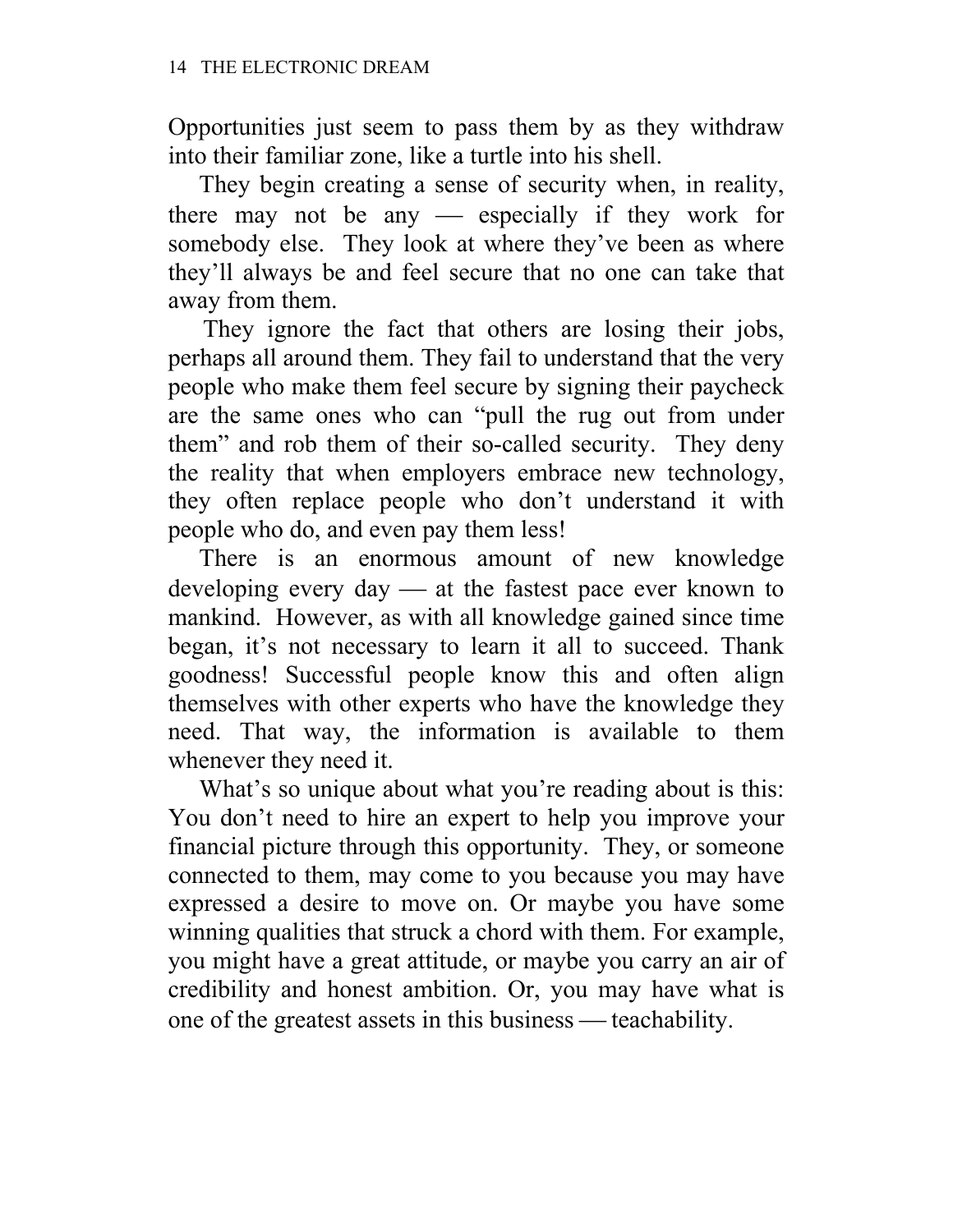## **It's What You Don't See That Makes A House Stand Strong**

 They're constantly coming out with better materials to make a house last longer between paintings and reroofings. Insulation, high-tech heating units, and newly designed windows all keep you warmer during the winter. There are even appliances like hot tubs that can even take remote control orders from you while you're on your way home in your car! But there is one thing they cannot change without risking the stability of the structure. The foundation.

 Buried from your sight is the true strength of most homes today. The foundation is what keeps a house from moving off its original site and crumbling to the ground. The foundation keeps the home from settling to one side or the other. And its strength allows you to add to it in the future, while still maintaining its integrity.

 This business has many similarities to a well-built house. A solid structure was developed that has been built upon since the late 1950's. There have been additions to the business and improvements in many aspects of it. But the heart and strength of the business  $-$  its foundation  $$ remains as solid as it was on the first day of operation.

 Things can always be made better without sacrificing the original intent or integrity of the operation. One of the many laws of business, as well as in life, is that you either get better or else you'll get worse. There is no staying the same. There's no such thing as status quo. When technology advances, you either embrace it or you become a part of history.

This is your chance to take part in the future  $-$  as it unfolds. You have an opportunity to use the latest ecommerce business tools available without having to invest in a whole new education. You have the advantage of being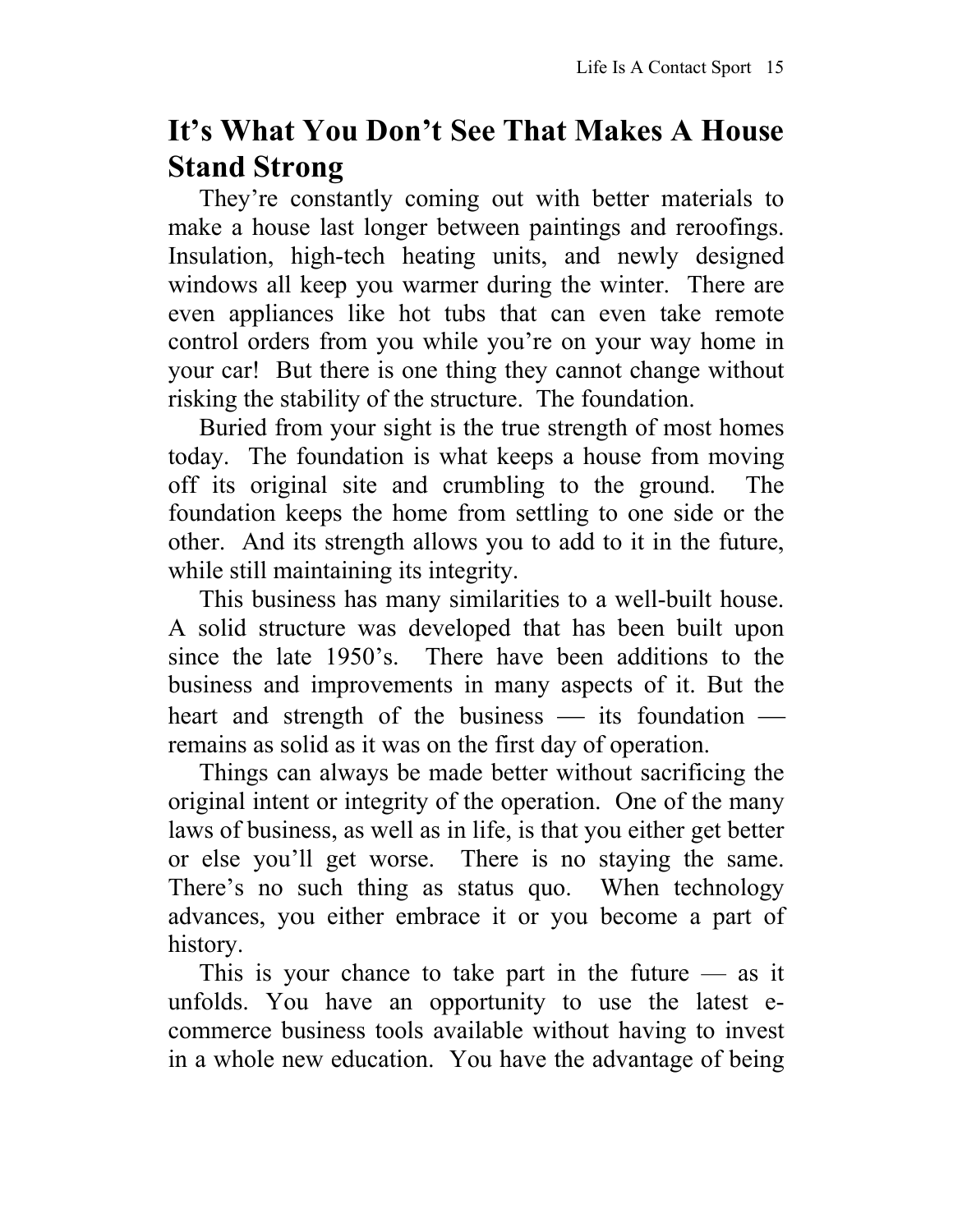able to get the help you need, when you need it, without going back to school, like many people in other industries do.

### **The Secret Of A Strong Business**

 Several years ago, I had a goal to get my first book published. Simple enough. I began seeking publishers who would agree to do it. One by one, they all said, "No." After 50 rejections I could have stopped and most people who know me would have consoled me with a bunch of, "Hey, you tried." After 75 they might have reacted by saying, "What else could you do?" Even after 100 they may have remarked that I went the "extra mile."

 They missed the point. I wasn't seeking answers. I was looking for a publisher. Since there would be a contract involved, I could only work with one at a time. It didn't matter what 100 of them said. I was only looking for one who would publish my book. To this day I know that the only reason I was able to become a successful author was because I made the commitment to keep going until I got the answer I wanted. There are thousands of publishing companies out there. I was looking only for one!

 Suppose I told you that you could enjoy a lifetime of freedom and success once you built a large business? Also, suppose that a large business was made up of 10,000 people. How would you feel? If you feel intimidated by the thought of having to find 10,000 people, just hang in there and relax. That's a perfectly normal feeling.

 The secret to achieving success is sometimes so simple it's often overlooked. When you build your business you can't start at 9,999 and add one. You can't even start at 50. *Your* successful business begins when *you* get inspired and say, "Yes." *You can't climb the mountain of your dreams by starting near the peak. You begin with that first step at the bottom. That's where all success begins.*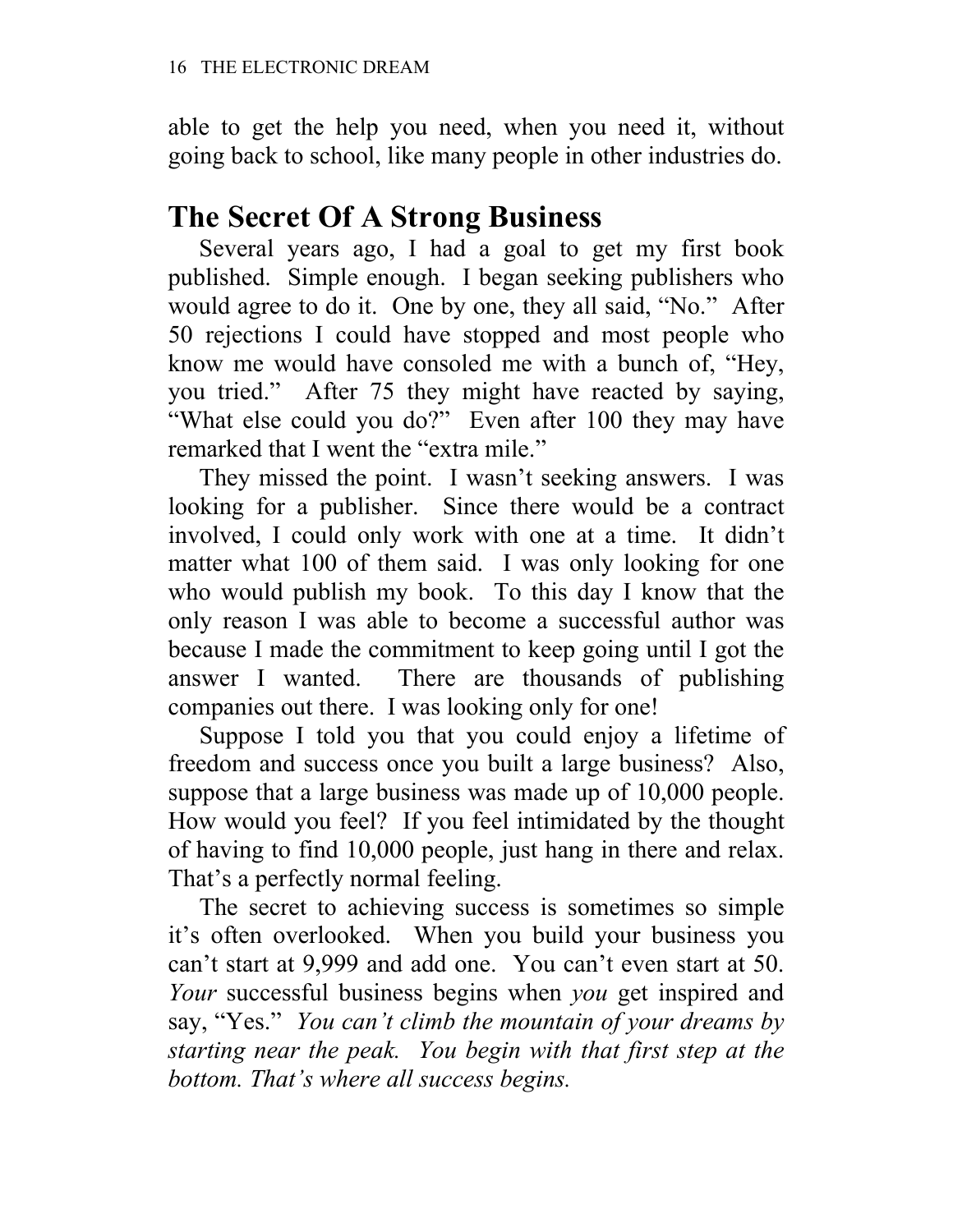You then focus on how each additional step, or person who joins you, brings you closer to your objective. And as you grow yourself and your business you will realize that these first people become a part of your foundation. But make no mistake about it, *you* are the essence of your own success. *You* are the cornerstone of your foundation.

### **It's Easier To Save A Dime Than A Dollar**

 "As soon as I have money I'm going to start saving." Have you ever heard or even said that yourself? I did. Then one day, after years of not having a savings account, the "lightbulb" went on. I realized that I needed to start saving before I could have any savings! Not the other way around — plain and simple. I also learned that it's easier to start small and work your way up. In fact, there's really no other way to do it. Unless, of course, you win the lottery or inherit a lot of money.

 It's that way with running a business, too. If you can see yourself building a large business with thousands of people, you can also see yourself successfully leading them. Where did those skills come from? Certainly you would have learned from the leaders who came before you what's important to do. But remember, consistently putting what you've learned into practice is what will keep your business growing.

 In the conventional business or job world you need to have the attitude that you are always training your replacement. You either train them to the best of your ability and, when it's time for you to be replaced, that person is ready and you're promoted. Or, you do nothing but protect the job you have and one day you may find your replacement has arrived and you're out. It's a choice that you make.

When you're building a business of your own, these same principles apply. You need to be training people to lead in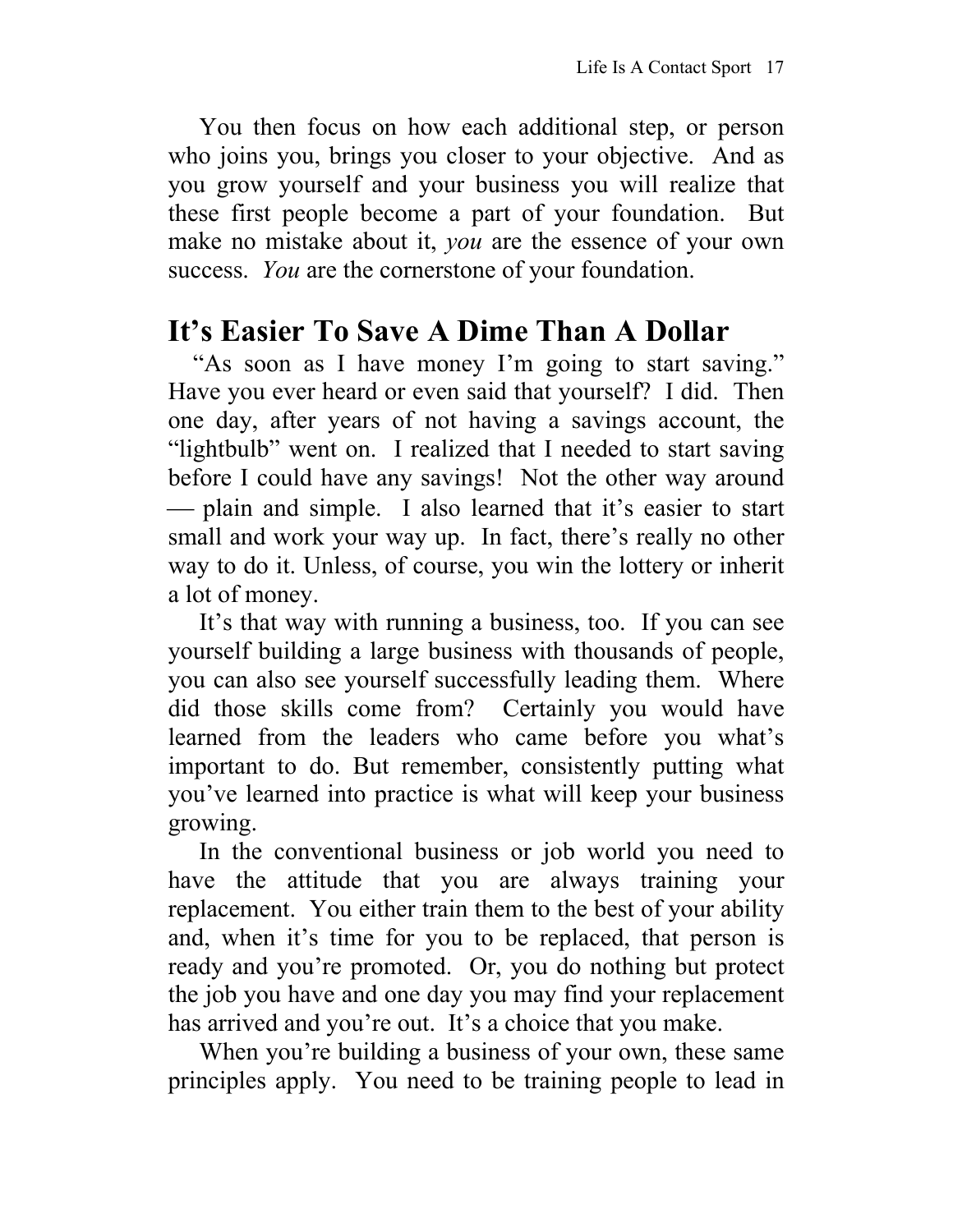your place  $\sim$  to duplicate you  $\sim$  as your business grows. The best way to do that is to begin training the very first person you sponsor into your business — *yourself*. It all begins with you. And this training becomes continuous as you add more people along the way.

## **Listen Carefully—You May Be Hearing Your Own Success Calling You!**

 Sometimes great discoveries happen "by accident." And on occasion you make changes in your life because you've learned a valuable lesson from the proverbial "school of hard knocks." Once you've learned it though, you need to share it with as many people as you can.

 Dean was a good friend of mine. We had known each other for years and were even working together for a time. Without telling him, I began building a business of my own. I was having some success but it never occurred to me to invite him to take a look at it. But fortunately for him, he invited himself without either of us knowing it.

 One day Dean and I were having lunch, talking about his job. He told me that the hours were really taking a toll on his life and his family. The money was good but there was virtually no time to do much of anything outside of his job. It had basically consumed his waking hours. He "owed his soul to the company store," as the old song goes. In fact, he told me that if he could figure out a way to make an extra few hundred dollars a month, he'd leave his then current job and get one with less hours. So, what do you suppose I did?

 I left! After we finished eating I wished him luck and took off for home. An hour later, when I got home, I suddenly realized what I had done  $-$  or rather, didn't do. I had missed an opportunity to potentially help a friend get his life back, but I must have been so preoccupied with my own